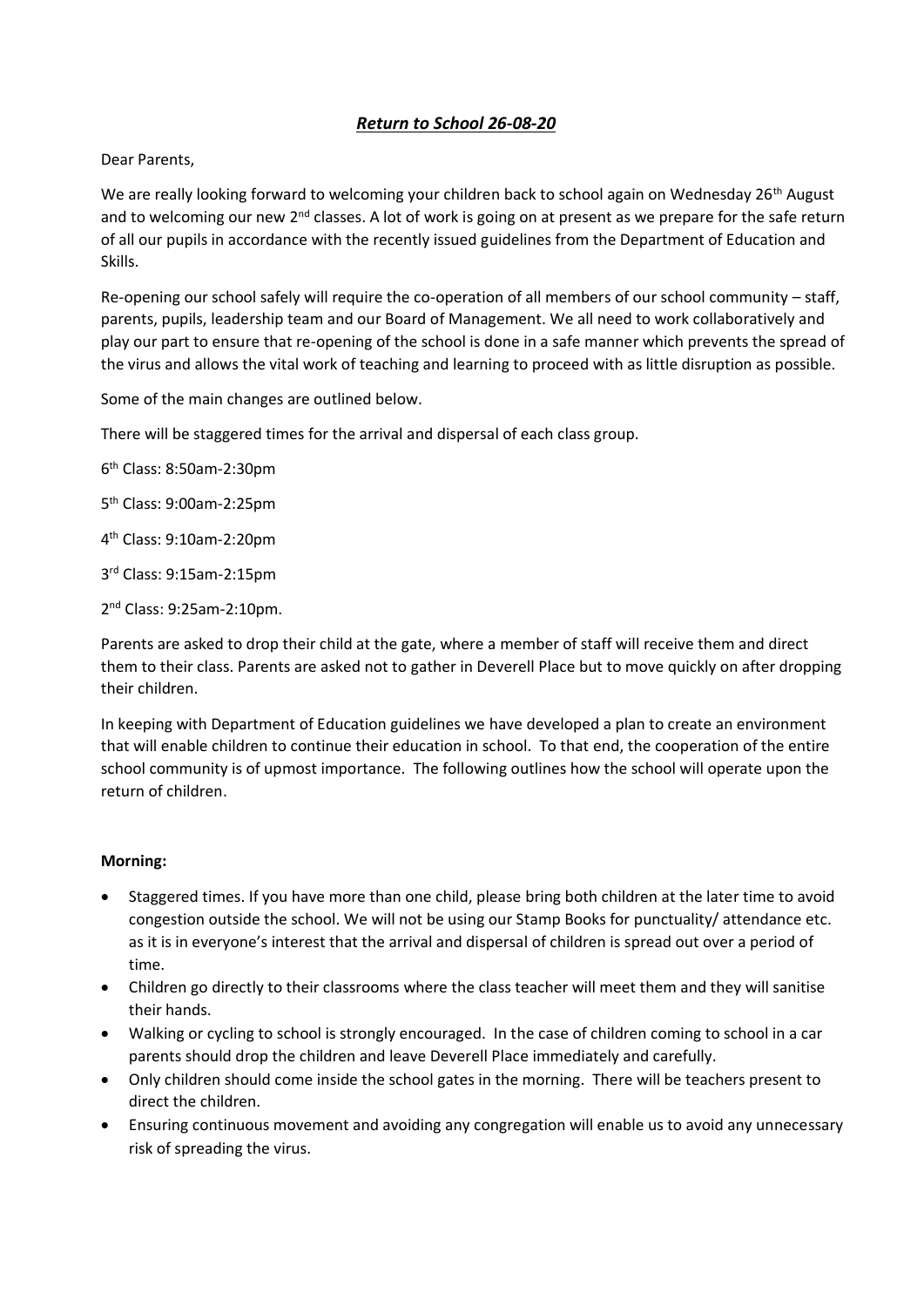# **Afternoon (collecting children):**

• If you have more than one child collect both children at the earlier time. Please let the teacher at the gate know or send a note to the older child's class teacher.

### **The Classroom:**

- 2<sup>nd</sup> class: Under the Department of Education Guidelines it is accepted that children in these classes do not need to maintain physical distancing throughout the school day.
- We have been instructed by the Department of Education to use all available space to ensure physical distancing for children in 3<sup>rd</sup> -6<sup>th</sup> classes. The hall and Parents' Room will now be used as classes. We wish to thank the staff and principal of Central Model Infants' School for their co-operation in this matter.
- 3<sup>rd</sup> -6<sup>th</sup> classes: Children will sit in groups/pods of about 6 children. It is not possible to maintain 1m between all children, however, 1m distance will be kept between pods.
- Children should have their own equipment (in a pencil case) pencils, colouring pencils/Twistables, rubbers, parer, pritt stick etc. -for personal use in school. Where possible they should be labelled.
- There are hand sanitisers and soap in each classroom and children are required to wash/sanitise their hands before eating, after yard time, after P.E. and after using the toilet. Hand sanitiser will be provided but your child may bring in his/her own, if preferred.
- Mixing with other classes will be avoided during the school day. Windows and classroom doors will be kept open for the majority of the time to ensure increased ventilation.

#### **Homework**

• There will be no homework for the first two weeks.

#### **The Yard:**

• There are separate yard times for each year group to reduce the risk of children mixing with other year groups. Yard times will be staggered.

# **Teachers/ Special Needs Assistants:**

• For the most part teachers will maintain a 2m distance from children. It is accepted as inevitable that teachers/ assistants will need to be closer to children at times in order to help them. At such times face coverings will be used.

#### **Special Education:**

- Learning support and Language Support will continue.
- Special Education teachers will work with the same groups/ children in so far as possible.

#### **School Office:**

- Access to the school is not permitted without an appointment.
- Please email the school [\(info@centralmodelseniorschool.ie\)](mailto:info@centralmodelseniorschool.ie) or phone 018788103 if you have any concerns or if you would like to speak to your child's teacher. The teacher will phone back after school.